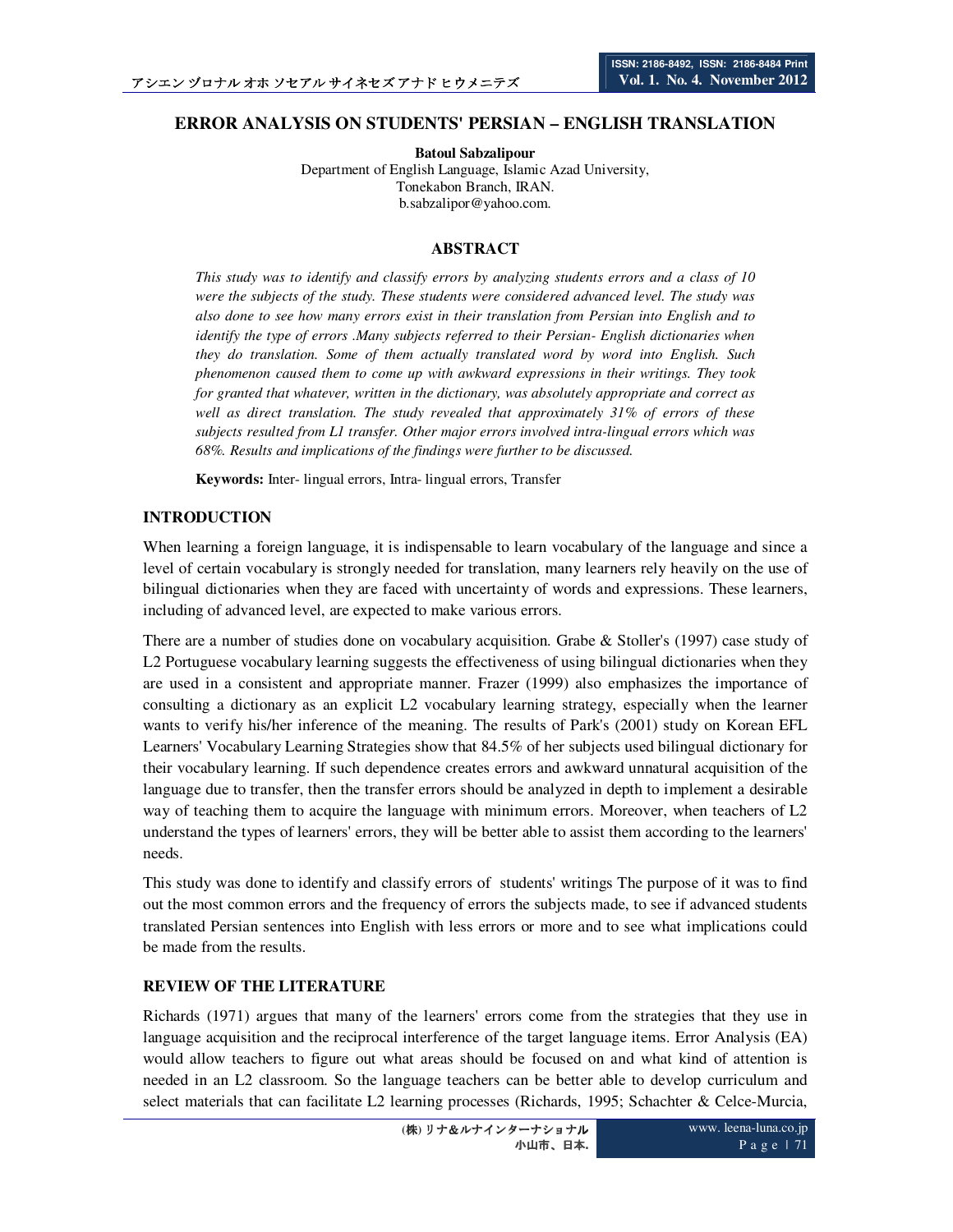### 1977).

It is important to understand what constitutes an error. An error refers to a systematic error of competence, both covert and overt, that deviates from the norms of the target language. Covert errors are grammatically correct but not interpretable within the context of communication whereas overt errors refer to the obviously ungrammatical utterances (Brown, 1994; Corder, 1967; Ellis, 1996).

Errors need to be explained as to whether they are interlingual or intralingual. Generally interlingual errors can be identified as transfer errors which result from a learner's first language features (e.g., lexical, grammatical, or pragmatic, etc.). Intralingual errors are subdivided as overgeneralizations, ignorance of rule restrictions, incomplete application of rules, and false concepts hypothesized (i.e., learners fail to comprehend fully). Overgeneralization errors occur when learners yield deviant structures based on other structures of the target language. Ignorance of rule restrictions refers to the application of rules to inappropriate contexts. Incomplete application of rules arises when learners fail to develop a structure fully. False concepts hypothesized occur when learners do not completely understand a distinction in the target language. (Ellis, 1996; Richards, 1995). However, it is not always possible to distinguish transfer errors from intralingual errors. Classification of intralingual errors can also be problematic. Quite a number of researchers, such as Brown (1994), Littlewood (1995), Lococo (1976), White (1977) have found that L2 learners at a beginning level produce a large number of interlingual errors. As these learners progress in acquiring the norms of the target language, more and more intralingual errors are manifested. Moreover, adult learners more commonly produce transfer errors than child learners.

There are some previous studies on Error Analysis based on learners' written work. One of them, done many decades ago, was by Duskova (1969) who identified a total of 1007 errors based on the writings of 50 Czech learners of English and analyzed them in terms of 9 categories. She discovered that errors in articles (260) were most frequent, followed by errors in lexis (233) while there were 54 errors in syntax and only 31 in word order. Kim (1987) identified a total of 2455 errors in the English compositions of 12th grade Korean EFL learners. The findings showed that errors in BE and auxiliaries were most common (419), followed by errors in prepositions (287) and that intralingual errors arose more than transfer errors. In the following year, Kim (1988) investigated errors in English verbs with reference to tense, mood, and voice. The 120 subjects were the 11th grade Korean EFL learners who were asked to translate 42 Korean sentences into English. Results revealed that errors in mood were most frequent (903), followed by errors in voice (885) and tense (720), among the total of 2508 errors. With regard to the sources of the errors, overgeneralization (65%) occurred the most while L1 transfer occurred at 22% and simplification at 13%. Kim (1989) conducted EA with 200 10th grade Korean EFL learners, using their English translations of 30 Korean sentences. She identified 1122 errors in which transfer errors resulting from L1 structures were higher (24%) than overgeneralization errors (23%). In the essay writings of 200 10th grade Korean EFL learners, Kim (1998) identified 2122 errors and classified them in terms of 6 domains and subdivided them into 22 linguistic categories. Her findings revealed that errors in articles were most common (354) and that there were only 8 errors in word order and 2 in voice. There are some more studies done on spoken errors by Lennon (1991), Kim (1997), Chin (2001) to name a few.

According to Peyton (1988), Reid (1993), Staton (1988), it is shown that while routinely conveying ideas and/or messages closely related to themselves, students involved in writing tasks are able to become real individuals actually participating in social, communicative acts with meaningful, authentic purposes as much as possible.

Error Analysis research has limitations of providing only a partial picture of learner language and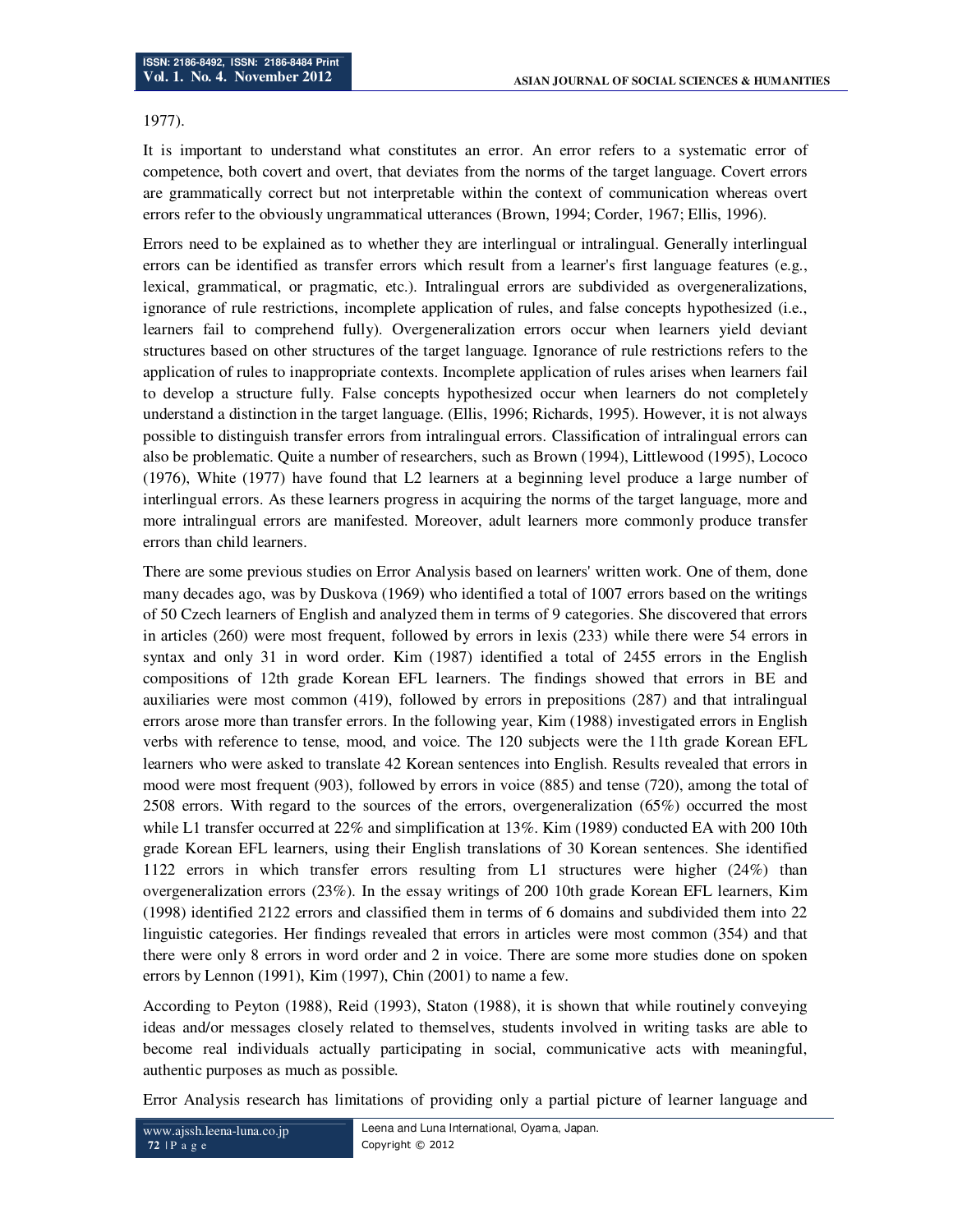having a substantive nature that it does not take account avoidance strategy in L2 acquisition since EA only investigates what learners do. Learners who avoid the exact structures they find difficult due to the differences between their native language and the target language may be viewed to have no difficulty with them as Brown (1994), Ellis (1996) pointed out.

### **Statement of the Problem**

In Iran there are many language institutes in which English is being taught as a foreign language. In these institutes, advanced students face with a lot of problems in translation i.e. finding the exact equivalent for words and phrases as they are used in first language. The product of their work is not comprehensible enough and there are a lot of errors in their translations. These errors can be as a result of transfer from L1, intre-ingual, or over-generalization of L2 system or intra lingual error. There are approaches of assessing learners translation ability (using, integrative testing and communicative testing) (Buck, 2001) both for the linguistic forms and comprehension Many learners can easily find the meaning of the words and phrases from the dictionaries and recognize the linguistic form, but they cannot have a correct comprehension of the text.

Further, the problem which is the main focus of this study is the problem of translation that has led to the reluctance of the translation trainees, after graduation, to be attracted toward practical translation. Rahimy (2009), quoting from many scholars, discusses Iranian undergraduate and graduate translation trainees' problems in translation, and believes that the main reason of such a problem is the deficiencies in the curriculum for translation program at undergraduate and graduate levels in Iran.

The primary purpose of the study was to analyze what errors advanced level learners at an institution make in their translation from Persian to English by reviewing their translated sentences .The subjects' writing was evaluated and the sentences with errors were recorded to identify the types and frequency of errors .

## **METHOD**

### **Participants**

The subjects in the present study were intermediate to advanced level students in Shokouh Institution. There were 10 students participated in this tests. The majority of the subjects were high school students, but 3 students were graduated from college. They were all female and enrolled in English classes in spring semester of 2012.

### **Procedures**

The participants of this study were given 10 Persian sentences to translate them into English. The results were reviewed and analyzed to see the types of errors made. The papers were all nameless and the students were told to asked the English equivalent of Persian words that they didn't know. Their written sentences were correlated with the scores. Each of their writing was reviewed by checking errors in different category and their frequency.

Every sentence in the subjects' letters was reviewed. The total of 100 sentences that contained errors were then recorded .Of them, most of the sentences had multiple errors. Then all the recorded errors were individually re- examined in order to determine the categories of errors. Teachers of L2 should be concerned what causes them to produce errors and how to help them with it. All 100 sentences were marked either I (incomprehensible) or C (comprehensible) to determine how many of them were seriously erred in conveying what they meant. Of these 100 sentences only 8 sentences was translated correctly into English.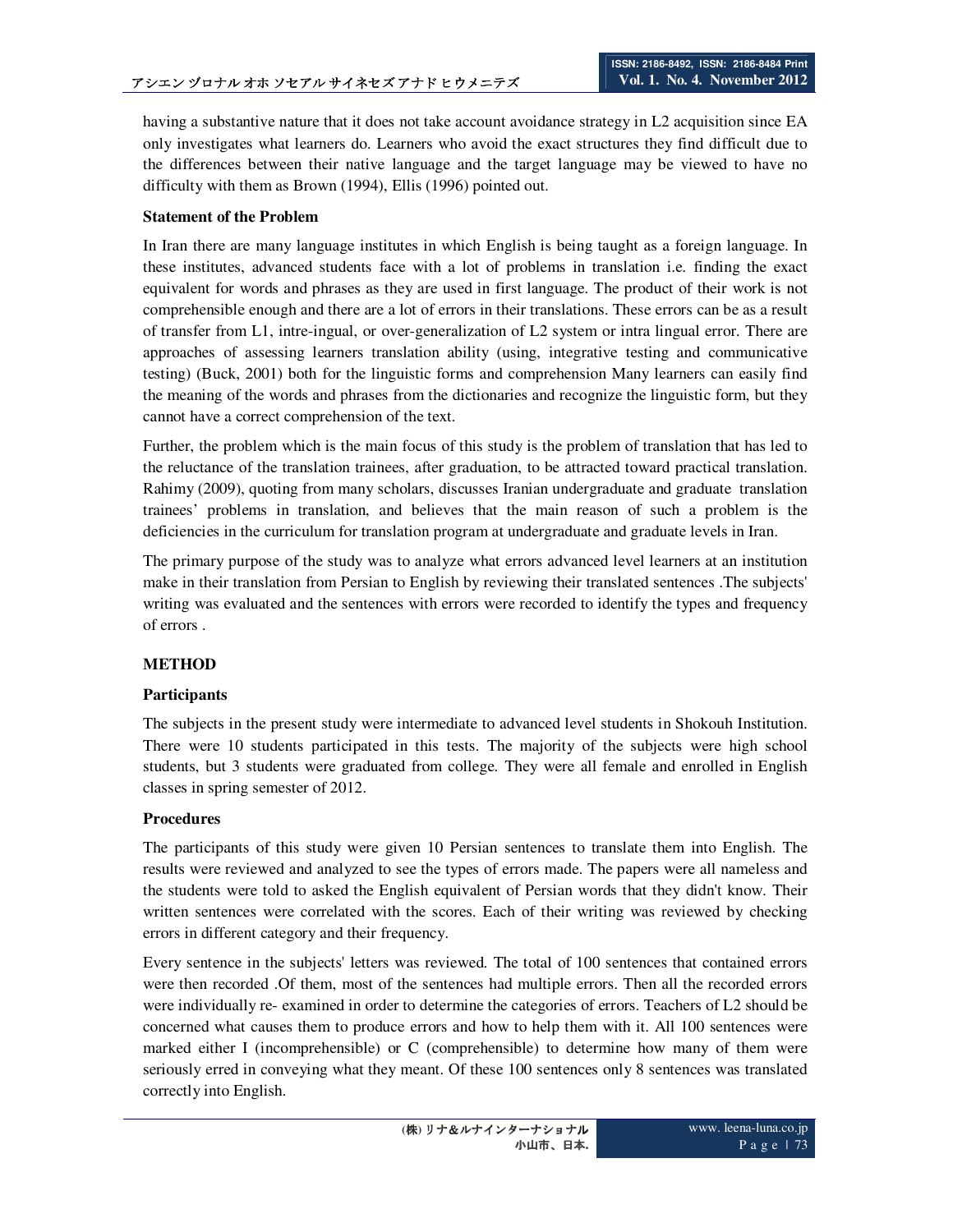## **RESULTS**

The results of the description and frequency of errors are shown in the following table:

|    | <b>Description</b>                                                                 | Frequency                   |
|----|------------------------------------------------------------------------------------|-----------------------------|
| 1  | incorrect use of word order caused by transfer or awkward<br>expressions and words | $(106$ errors, $26\%)$      |
| 2  | incorrect selection of word                                                        | $(64$ errors, $16\%)$       |
| 3  | incorrect use or deletion of preposition                                           | $(60 \text{ errors}, 15\%)$ |
| 4  | omission or incorrect use of article                                               | $(54 \text{ errors}, 14\%)$ |
| 5  | incorrect plural                                                                   | $(25$ errors, $6\%)$        |
| 6  | incorrect use of tense                                                             | $(24$ errors, $6\%)$        |
| 7  | incorrect use or omission of pronoun                                               | $(18 \text{ errors}, 4\%)$  |
| 8  | subject verb agreement                                                             | $(16$ errors, $4\%)$        |
| 9  | incorrect use of noun                                                              | $(12$ errors, $3\%)$        |
| 10 | redundant use of words                                                             | $(9$ errors, $2\%)$         |
| 11 | incorrect use of verb BE                                                           | $(4$ errors, $1\%)$         |
| 12 | incorrect use of gerund                                                            | $(4$ errors, $1\%)$         |
| 13 | incorrect use of auxiliary                                                         | $(3 \text{ errors}, 0.7\%)$ |
| 14 | incorrect use of voice                                                             | $(1 \text{ error}, 0.2\%)$  |

#### **Table 1. Sub-Categorized Errors Into Fourteen Groups**

In this category of errors, omission of indefinite , Incorrect use of definite article and whereas incorrect indefinite article incorrect tense, subject-verb disagreement, redundancy, plural, BE, auxiliary verbs, and voice errors.

#### **Table 2. Type of errors in percent**

| <b>Type of errors</b> | Percent |
|-----------------------|---------|
| Iterlingual errors    | 31%     |
| Intralingual errors   | 63%     |

Table 2 represents the type of errors learners made in percent. It is shown that 31% of learners' errors are inter- lingual and as a result of transfer from L1 and 63 % of their errors are intra- lingual and as a result of overgeneralization in L2 system..A comparison show that most of Iranian EFL learners' do intara- lingual errors than inter- lingual.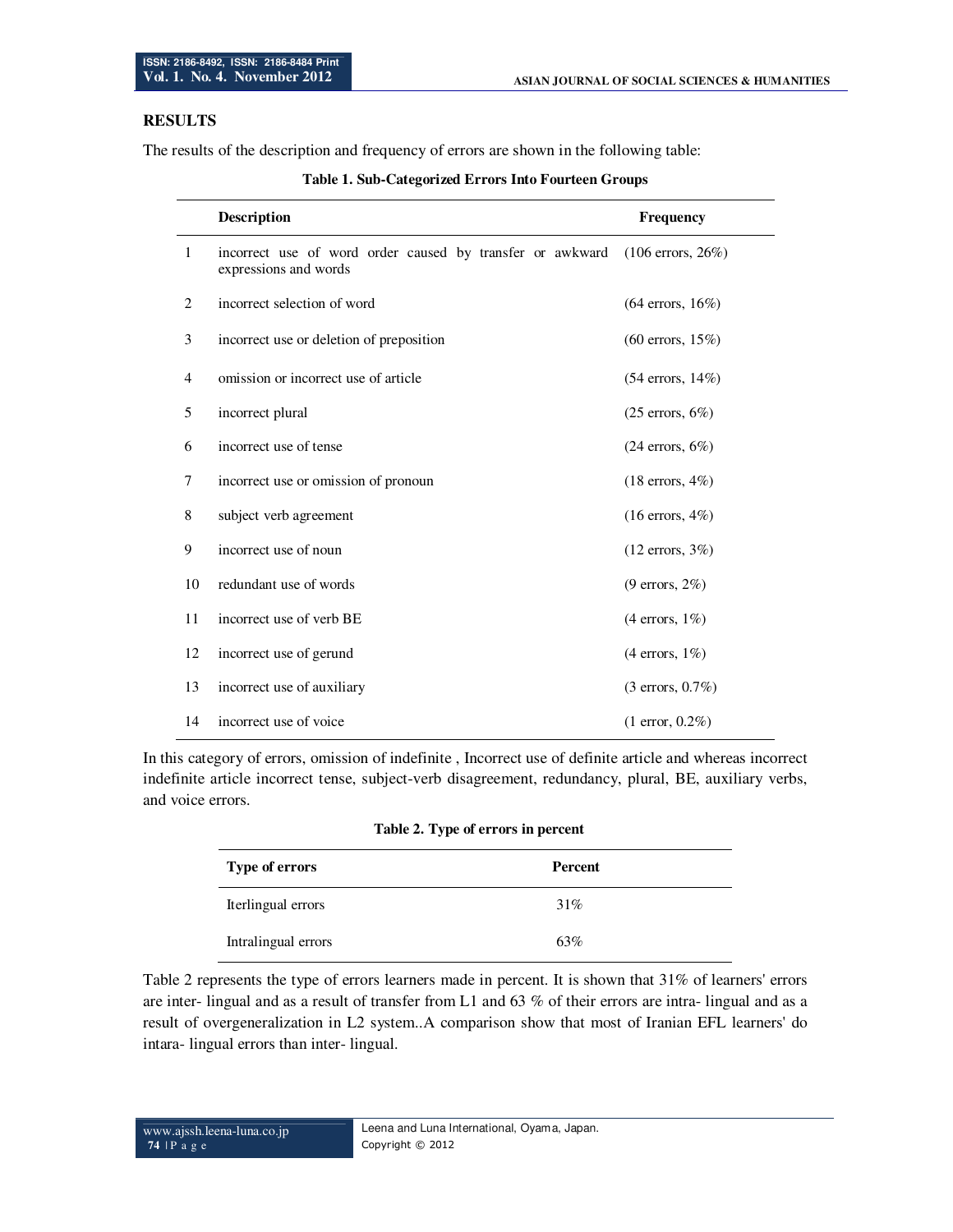### **DISCUSSION AND CONCLUSION**

The strong motivation for this study was to examine what kind of errors EFL learners advanced level at college make in translation by reviewing their writings and their frequency rates in order to determine what teachers of English should do to help learners minimize those errors. The results reveal that these errors were multiple types.

It was learned from the study that these learners tended to translate from Persian to English word by word when they wrote and used bilingual, that is persian/English dictionary for their reference. About (31%) of learners made errors that were resulted from transfer, which is similar to the study done, showing 32% errors from transfer, by Chin (2001) and higher than Kim's (1997) showing 15% and 68% of their errors are intralingual rather than interlingual. As a conclusion, it can be inferred that most of Iranian EFL learners' errors are systematic errors or as a result of overgeneralization.

Selection of a certain word may be interfered if direct translation prevails. Therefore, such errors can be reduced if teachers discourage such practice and let them be aware of the awkward expressions. Learners should be exposed to such examples with or without having similar situations. As the results of the study turned out similar to the other recent studies including the most recent one done by Chin (2001), the types of Iranian students' errors are similar other than the rates of incomprehensible sentences regardless of their levels achieved in an official test. If teachers of English can produce a guide-book on what errors most of them make in their writing and let them study along with their English study, their errors are expected to reduce because of their error patterns.

### **REFERENCES**

- Brown, H.D. (1994). Principles of language learning and teaching (3rd ed.). Englewood Cliffs, NJ: Prentice Hall.
- Chin, C. (2001). Error Analysis: An Investigation of Spoken Errors of Korean EFL Learners.
- Duskova, L. (1969). On sources of errors in foreign language learning. International Review of Applied Linguistics, 7, 11-36.
- Ellis, R. (1996). The study of second language acquisition. Oxford: Oxford University Press.
- Frazer, C.A. (1999). Lexical processing strategy use and vocabulary learning through reading. Studies in Second Language Acquisition, 21(2), 225-241.
- Grabe, W. and Stoller, F.L. (1997). Reading and vocabulary development in a second language: A case study. In Coady, J. and Huckin, T. (Eds.), Second language vocabulary acquisition: A rationale for pedagogy (pp. 98-122). Cambridge: Cambridge University Press.
- Kim, H. (1987). An analysis of learners' errors made in their English composition especially in the high.
- Kim, H. (1987). An analysis of learners' errors made in their English composition especially in the high school level. Unpublished master's thesis. Chungbuk National University, Chungju, Korea.
- Kim, I (1988). A study of the errors in the use of the English verbs with special reference to tense, mood, and voice. Unpublished master's thesis. Busan National University, Busan, Korea.
- Kim, M. (2001). The Use of Written Dialogue Entries in a College EFL Composition Classroom. English Teaching, 56(4), 31-53.